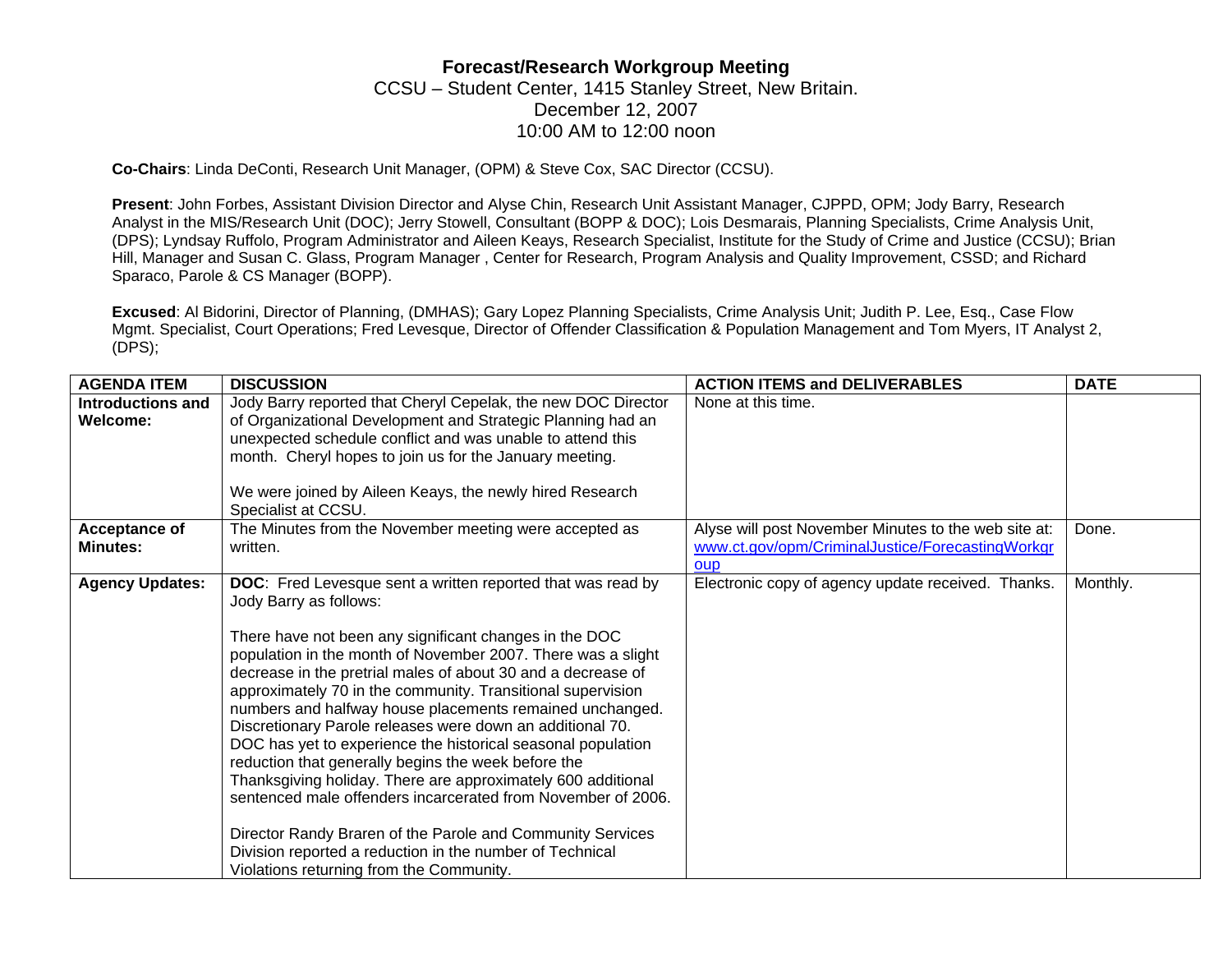| <b>AGENDA ITEM</b>    | <b>DISCUSSION</b>                                                                                                                    | <b>ACTION ITEMS and DELIVERABLES</b>       | <b>DATE</b> |
|-----------------------|--------------------------------------------------------------------------------------------------------------------------------------|--------------------------------------------|-------------|
| <b>Agency Updates</b> | <b>BOPP:</b> Rich Sparaco reported that BOPP is still in the process of                                                              | Electronic copy of agency update received. | Monthly.    |
| <b>Continued:</b>     | reviewing files and requesting additional documentation for these                                                                    | Thanks.                                    |             |
|                       | reviews. Of approximately 1,200 cases if inmates in "voted to                                                                        |                                            |             |
|                       | parole" status, mostly all have been reviewed by Board staff. Of                                                                     |                                            |             |
|                       | those records, 379 have been approved for release with 234 able                                                                      |                                            |             |
|                       | to be released from DOC facilities as of 12/14/07. However, only                                                                     |                                            |             |
|                       | 112 have been released to the community.                                                                                             |                                            |             |
|                       | Factors delaying these approved released can be attributed to                                                                        |                                            |             |
|                       | sponsors' issues, as well as and setting up electronic monitoring                                                                    |                                            |             |
|                       | devices, which have to be on place before a parolee can be                                                                           |                                            |             |
|                       | released.                                                                                                                            |                                            |             |
|                       | The ban restricting inmates who are defined by statute as violent                                                                    |                                            |             |
|                       | is still in effect and there have not been any hearings held for<br>anyone serving 85% of their sentence for October or November. By |                                            |             |
|                       | the end of December, the Board will have continued approximately                                                                     |                                            |             |
|                       | 325 "violent" offender cases from approximately 21 hearing dates.                                                                    |                                            |             |
|                       | These events will have a more substantial impact the DOC                                                                             |                                            |             |
|                       | incarcerated population in early 2008 by adding to the total facility                                                                |                                            |             |
|                       | census.                                                                                                                              |                                            |             |
|                       | Currently the O.B.T.S. is helpful only for docket information, and is                                                                |                                            |             |
|                       | not being used for criminal history. Parole officers rely instead on                                                                 |                                            |             |
|                       | source system(s) for criminal history.                                                                                               |                                            |             |
|                       | DPS: Lois Desmarais indicated that DPS sent letters to the chiefs                                                                    | Electronic copy of agency update received. | Monthly.    |
|                       | of police in the towns with high crime data error rates, requesting                                                                  | Thanks.                                    |             |
|                       | that they check with their records area to confirm correction of the                                                                 |                                            |             |
|                       | errors. The towns must be given a reasonable amount of time to                                                                       |                                            |             |
|                       | correct their errors. Normally that would be a minimum of two                                                                        |                                            |             |
|                       | weeks, but with the Holidays it may be a month. In an attempt to                                                                     |                                            |             |
|                       | better monitor the error rates, DPS is considering reinstating the                                                                   |                                            |             |
|                       | law enforcement agency certification process, but cannot do so                                                                       |                                            |             |
|                       | until new staff has been hired and trained to monitor the process.                                                                   |                                            |             |
|                       | This could be a long time, particularly if there is no approval to                                                                   |                                            |             |
|                       | replace the Associate Research Analyst position that will become                                                                     |                                            |             |
|                       | vacant effective January 2, 2008. DPS has also been working                                                                          |                                            |             |
|                       | with their IT area to generate a trial run of the 2005 Crime in CT                                                                   |                                            |             |
|                       | annual report in order to eliminate/reduce the problems when the                                                                     |                                            |             |
|                       | actual report is run.                                                                                                                |                                            |             |
|                       | Lois asked the WG for recommendations regarding sources of                                                                           |                                            |             |
|                       | money for the towns (like New Haven) that are struggling with their                                                                  |                                            |             |
|                       | NIBRS reporting. It was suggested that interns from the Univ. of                                                                     |                                            |             |
|                       | New Haven Dept. of Criminology may be able to assist the New                                                                         |                                            |             |
|                       | Haven PD with their data entry.                                                                                                      |                                            |             |
|                       |                                                                                                                                      |                                            |             |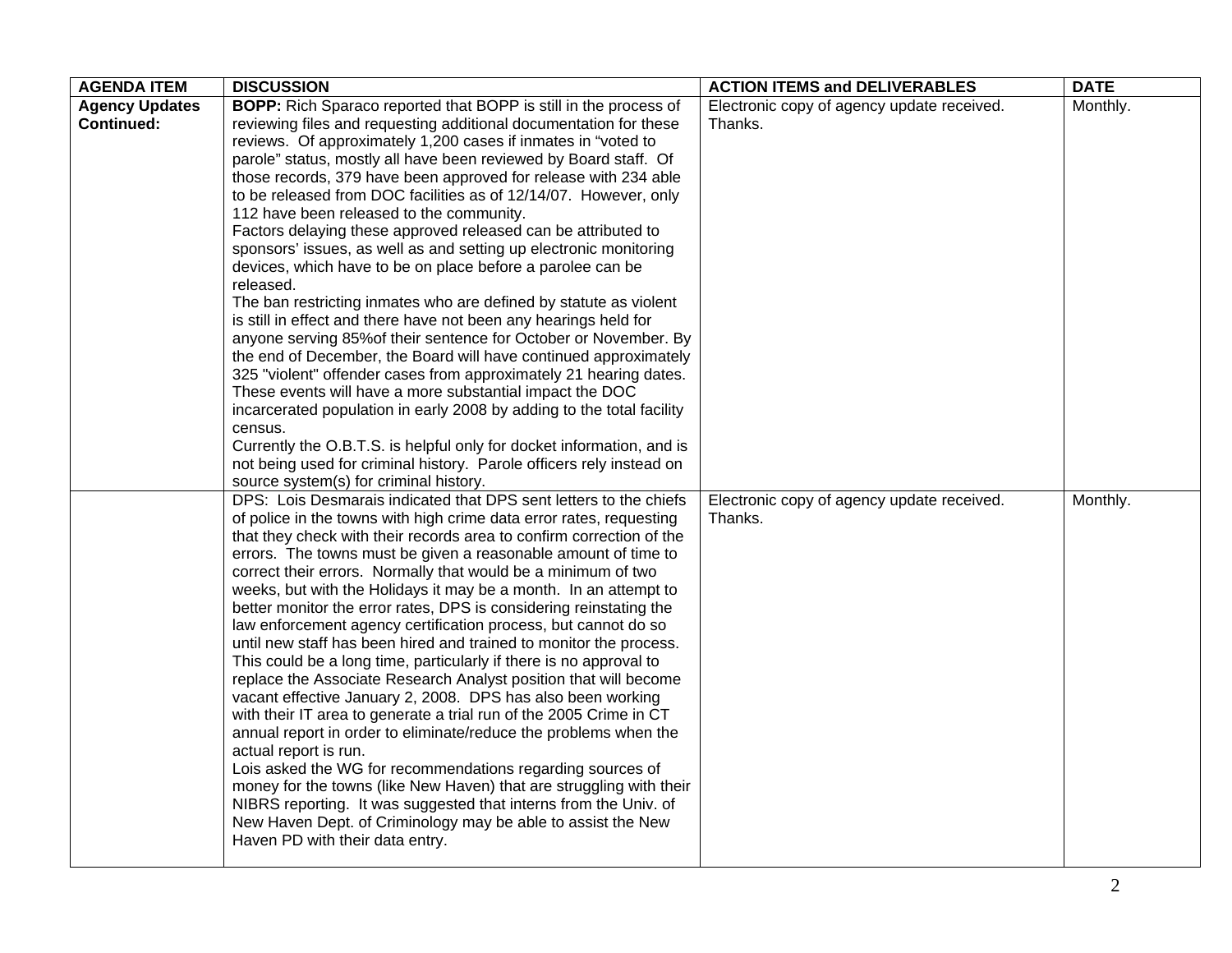| <b>AGENDA ITEM</b>                                                                          | <b>DISCUSSION</b>                                                                                                                                                                                                                                                                                                                                                                                                                                                                                                                                                                                                                                                                                                                                                                                                                                                                                                                                                                                                                                                                            | <b>ACTION ITEMS and DELIVERABLES</b>                             | <b>DATE</b>   |
|---------------------------------------------------------------------------------------------|----------------------------------------------------------------------------------------------------------------------------------------------------------------------------------------------------------------------------------------------------------------------------------------------------------------------------------------------------------------------------------------------------------------------------------------------------------------------------------------------------------------------------------------------------------------------------------------------------------------------------------------------------------------------------------------------------------------------------------------------------------------------------------------------------------------------------------------------------------------------------------------------------------------------------------------------------------------------------------------------------------------------------------------------------------------------------------------------|------------------------------------------------------------------|---------------|
| <b>Agency Updates</b>                                                                       | CSSD: Brian Hill reported on the following CSSD Research and                                                                                                                                                                                                                                                                                                                                                                                                                                                                                                                                                                                                                                                                                                                                                                                                                                                                                                                                                                                                                                 | Electronic copy of agency update received.                       | Each meeting. |
| <b>Continued:</b>                                                                           | Evaluation initiatives:<br>The recidivism file for the DOC inmate sample for the<br>OPM 2008 Annual Recidivism Study was completed on<br>Monday and sent to Dr. Steve Cox. It contained over<br>600, 000 records.<br>The probation recidivism file should be complete by<br>$\bullet$<br>Friday, December 14 <sup>th</sup> .<br>Formal evaluation studies conducted by CCSU are<br>$\bullet$<br>ongoing in Adult Services and include a longitudinal study<br>of the PTP and TVU programs, Mental Health Case<br>Management and Intensive Pretrial Supervision Track<br>CSSD is receiving technical assistance from CCSU on the<br>development of a protocol to guide Bail Commissioners in<br>setting bond amounts. CCSU is in the data collection and<br>analysis phase of the project.<br>Formal evaluation studies in Juvenile Services include:<br>Evaluation of the Family With Service Needs<br>$\circ$<br>(FWSN) service network (Justice Research<br>Center, Florida State University)<br>Evaluation of the New Pilot program for 16/17<br>$\circ$<br>year olds on probation (CCSU) | Thanks.                                                          |               |
| Governor's<br><b>Request</b><br>regarding Violent<br><b>Crime in CT</b><br><b>Analysis:</b> | Linda DeConti circulated copies of the two new OPM crime<br>publications based on UCR data from the FBI website.<br>These publications are:<br>1. Comparative Analysis of Crime Rates: Connecticut,<br>United States and Adjacent Northeast States 1960-2006"<br>2. Ranking of 50 States by Selected Crime Rates 2004 -<br>2006.                                                                                                                                                                                                                                                                                                                                                                                                                                                                                                                                                                                                                                                                                                                                                             | Copies of both publications are available at the<br>OPM website. | Done.         |
|                                                                                             | Special thanks to Lois Desmarais for her help and all the<br>information she provided to assist with the completion of<br>these reports.                                                                                                                                                                                                                                                                                                                                                                                                                                                                                                                                                                                                                                                                                                                                                                                                                                                                                                                                                     |                                                                  |               |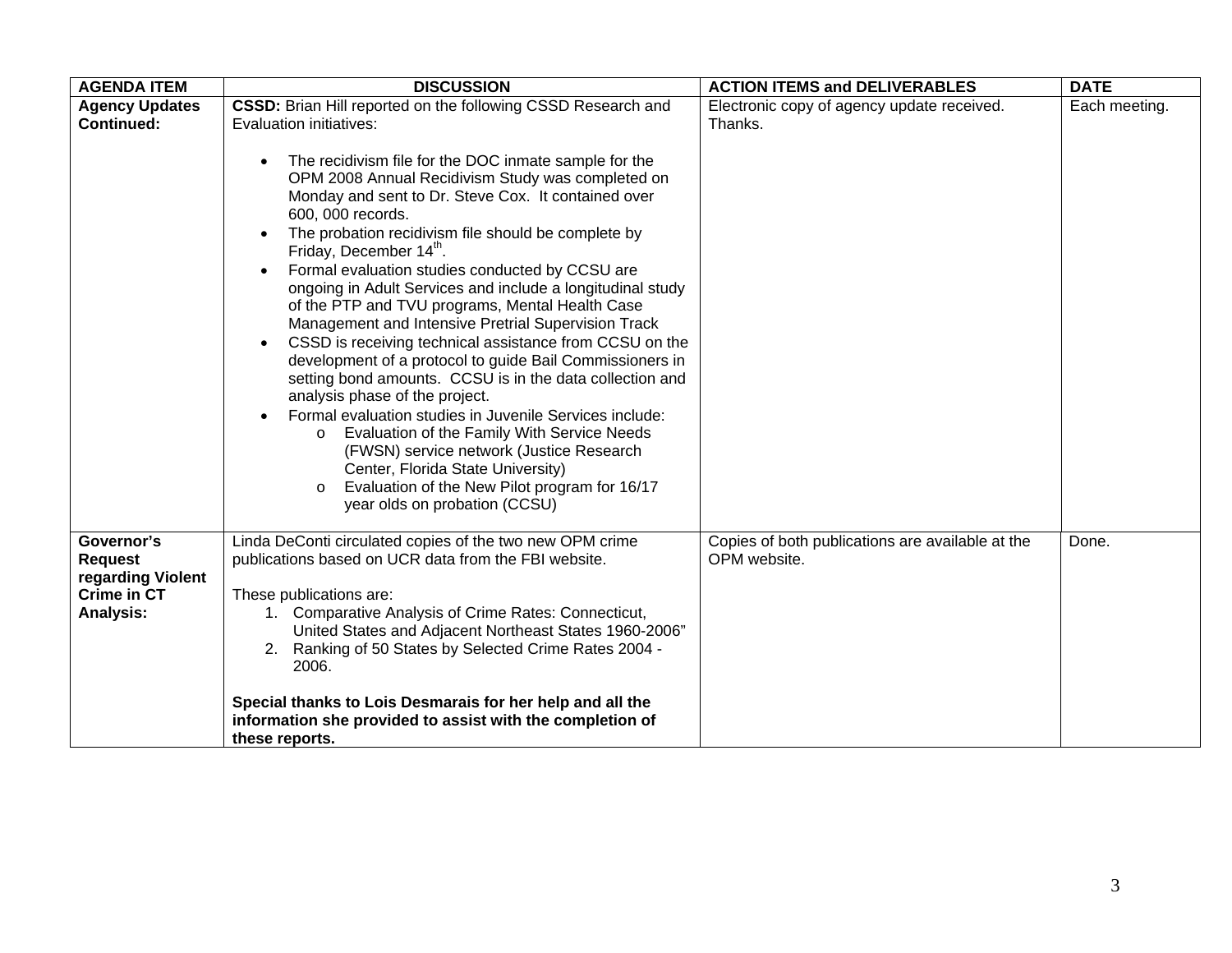| <b>AGENDA ITEM</b>        | <b>DISCUSSION</b>                                                                                          | <b>ACTION ITEMS and DELIVERABLES</b>                       | <b>DATE</b>     |
|---------------------------|------------------------------------------------------------------------------------------------------------|------------------------------------------------------------|-----------------|
| <b>UCR vs. NIBRS</b>      | Lois Desmarais gave a presentation on understanding the                                                    | It was suggested that OPM highlight the fact that          |                 |
| <b>Crime Reporting</b>    | difference between UCR and NIBRS reporting. She distributed                                                | most of the largest cities in Connecticut report           |                 |
|                           | several handouts including:                                                                                | crimes using the older reporting system i.e. UCR           |                 |
|                           | • The FBI's Uniform Crime Reports vs. National Incident Based                                              | not NIBRS. Since NIBRS is incident based it is             |                 |
|                           | Reporting: Comparison of Definitions                                                                       | also richer in details regarding any one crime.            |                 |
|                           | • Definition of Part II Offenses                                                                           |                                                            |                 |
|                           | • Understanding NIBRS                                                                                      |                                                            |                 |
|                           | • Group A & B Offenses (NIBRS)                                                                             |                                                            |                 |
|                           | • NIBRS Codes for Incident Report                                                                          |                                                            |                 |
|                           | • Samples of the ten forms that make up the UCR Monthly<br>Report.                                         |                                                            |                 |
| <b>OPM Monthly</b>        | Copies of the Draft December Monthly Correctional Population                                               | Please send any feedback to Alyse.                         | Done.           |
| <b>Correctional</b>       | Indicators Report were distributed.                                                                        | The December Monthly Correctional Population               |                 |
| <b>Population</b>         |                                                                                                            | Indicators Report will be available at:                    |                 |
| <b>Indicators Report:</b> |                                                                                                            | www.ct.gov/opm/criminaljustice/research no later           |                 |
|                           |                                                                                                            | than by the end of business on December 17 <sup>th</sup> . |                 |
| <b>BOPP Monthly</b>       | Jerry Stowell distributed copies and walked the workgroup through                                          | Alyse and Jerry are working to consolidate all the         | On-going.       |
| <b>Report:</b>            | the data and charts in the BOPP Monthly Report for October 2007.                                           | various spreadsheets into one unified electronic           |                 |
|                           | The report is filled with important information about many aspects                                         | report with page numbers, an executive summary             |                 |
|                           | of Parole, including Parole eligibility; Hearings and granting rates;                                      | and appendix with glossary and counting rules.             |                 |
|                           | Parole Supervision Caseloads; Parole Admissions, Discharges                                                | The retooled report will be made available on-line.        |                 |
|                           | and Violations; and Violation Rates as a percentage of program                                             | In the meantime, Jerry will make copies of BOPP            |                 |
|                           | population.                                                                                                | Report available at our monthly meetings.                  |                 |
| 2008 Annual               | The Recidivism Study work group has been meeting on Thursdays                                              | Steve will do a presentation of the methodology/           | January 9, 2008 |
| <b>Recidivism Study:</b>  | from 12:15 - 2 pm at CCSU. As reported by Brian Hill, CSSD                                                 | model used, and how numbers are derived for the            |                 |
|                           | found a positive match on 16,000 of the 16,500 inmates released                                            | Recidivism Study at the next meeting.                      |                 |
|                           | in 2004. We will be getting the criminal history file from CSSD,<br>and will start the analyses next week. | The 2008 Annual Recidivism Study Report is due             |                 |
|                           |                                                                                                            | to the Governor and Legislature on February 15,            |                 |
|                           |                                                                                                            | 2008.                                                      |                 |
| 2008 Annual               | The Prison Population Study work group will meet on Friday                                                 | Steve's will do a presentation of the methodology/         | January 9, 2008 |
| <b>Prison Population</b>  | morning (12/14) at CCSU to run the projections. Steve Cox                                                  | model used, and how numbers are derived for the            |                 |
| Projection                | reported that this year "all bets are off" especially since the current                                    | Projection Study at the next meeting as well.              |                 |
| Report:                   | prison population (about 19,600) already exceeds the five year                                             |                                                            |                 |
|                           | projections due to the impact of recent events and might be                                                |                                                            |                 |
|                           | impacted even more due to possible future legislative changes.                                             |                                                            |                 |
|                           |                                                                                                            |                                                            |                 |
|                           | Steve reported that we still plan on doing the Colorado model but                                          |                                                            |                 |
|                           | with contributing factors that apply to Connecticut. Some                                                  |                                                            |                 |
|                           | additional data might be required from DOC and/or Judicial - Court                                         |                                                            |                 |
|                           | Operations and Steve will do the request as needed.                                                        |                                                            |                 |